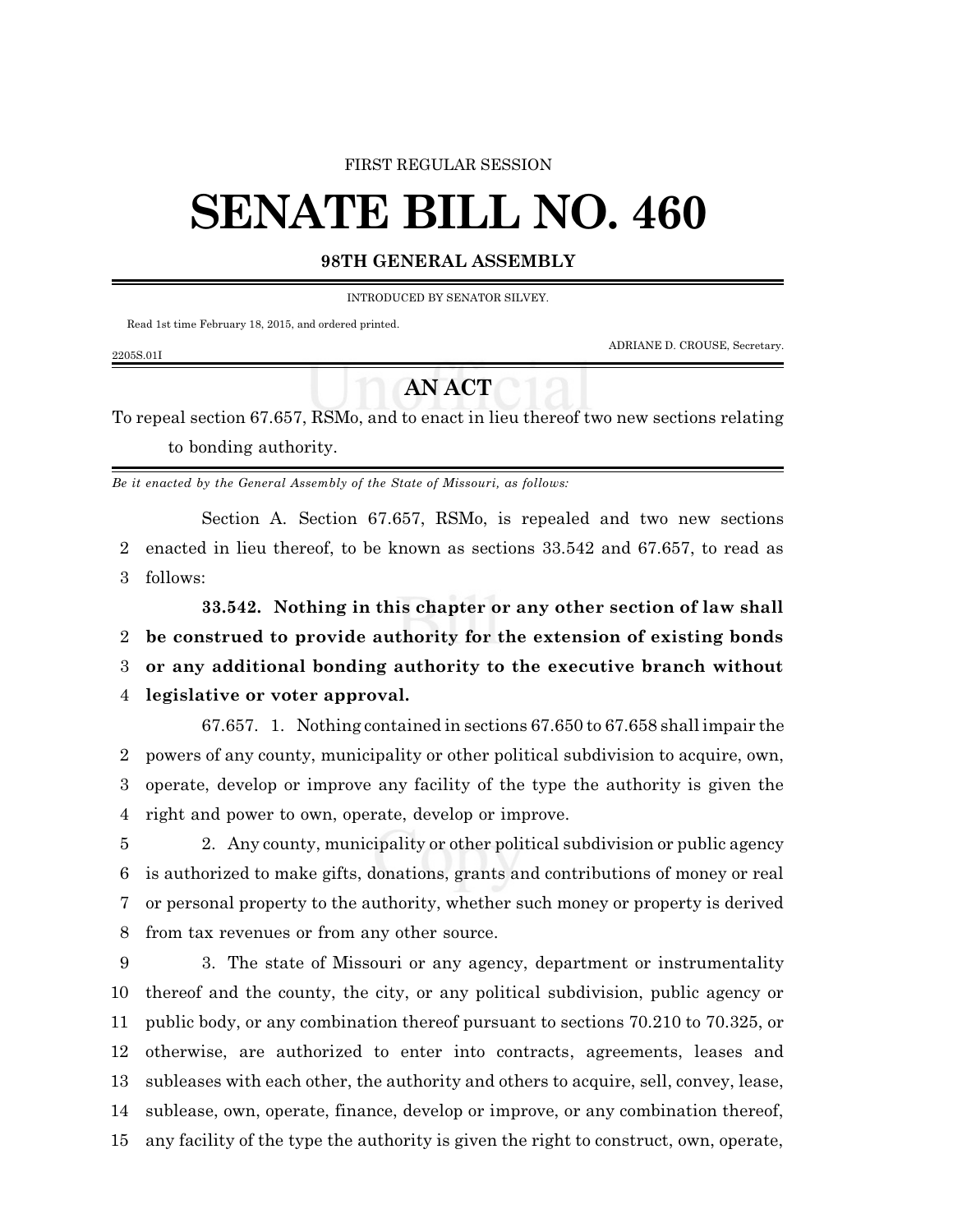develop or improve, including without limitation to agree to pay rents or other fees or charges, subject to annual appropriations, and to mortgage, pledge, assign, convey, or grant security in any interest which any such entity may have in such facility.

 4. In addition to any other tax imposed by law, and notwithstanding the provisions of subdivision (2) of subsection 5 of section 67.619, to the contrary, the governing body of the county may submit to the voters of the county a tax not to exceed three and one-half percent on the amount of sales or charges for all sleeping rooms paid by the transient guests of hotels and motels situated within the county involved, and doing business within such county for the purpose of funding a regional convention and sports complex authority and for other recreational and entertainment purposes. If the governing body so orders, the election officials of the county shall submit a proposition to the voters of such county at the next statewide or countywide election or at a special election called for that purpose, such special election to be held at the expense of the regional convention and sports complex authority. Such proposition shall be submitted to the voters in substantially the following form at such election:

 Shall a sales tax of ............ percent on the amount of sales or charges for all rooms paid by the transient guests of hotels and motels be levied in the county of .......... to provide certain funds for the regional convention and sports complex authority and for general revenue purposes?

# $\Box$  YES  $\Box$  NO

 In the event that a majority of the voters voting on such proposition in such county at such election approve such proposition, then such sales tax shall be in full force and effect as of the first day of the calendar quarter following the calendar quarter in which the election was held.

 5. On and after the effective day of any tax authorized under the provisions of subsection 4 of this section, the governing body of the county may adopt one of the two following provisions for the collection and administration of the tax:

 (1) The collector of revenue in such county may collect the tax pursuant to rules and regulations promulgated by the governing body of the county. The tax to be collected by the collector of revenue, less an amount not less than one percent and not more than three percent which may be retained for costs of collection, shall be remitted to the county and deposited in a special trust fund to be known as the "County Convention and Recreation Trust Fund" not later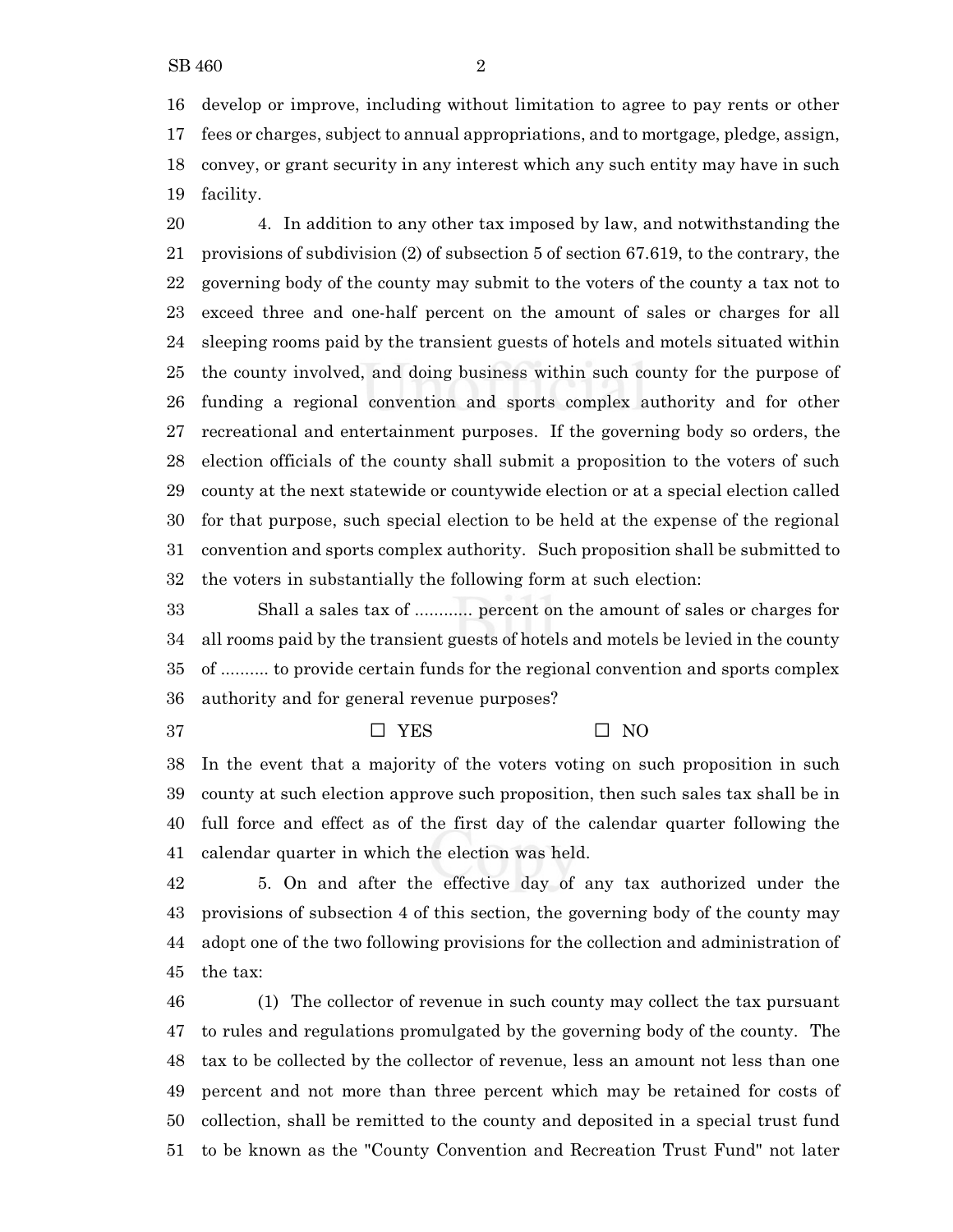than thirty days following the end of each month;

 (2) The governing body of the county may enter into an agreement with the director of revenue of the state of Missouri for the purpose of collecting the tax authorized in subsection 4 of this section. In the event the governing body enters into an agreement with the director of revenue of the state of Missouri for the collection of the tax authorized in subsection 4 of this section, the director of revenue shall perform all functions incident to the administration, collection, enforcement, and operation of such tax, and the director of revenue shall collect such additional tax. The tax shall be collected and reported upon such forms and under such administrative rules and regulations as may be prescribed by the director of revenue, and the director of revenue shall retain not less than one percent nor more than three percent for cost of collection and shall transfer all other moneys collected for such tax to the county for deposit in the county convention and recreation trust fund.

 6. All funds deposited in the county convention and recreation trust fund shall, subject to annual appropriation, be disbursed by the county only for deposit in the regional convention and sports complex fund to pay the county's share of any rent, fees or charges payable pursuant to any contract, agreement, lease or sublease provided for in subsection 3 of this section; provided that in the event the county chooses to participate in a qualifying project and enters into any such contract, agreement, lease or sublease, then any funds in excess of its obligations hereunder which are deposited in the county convention and recreation trust fund in any year pursuant to subsection 4 of this section may be appropriated and disbursed by the county for general revenue purposes.

 7. Notwithstanding any provision of subsection 6 of this section to the contrary, funds deposited in the county convention and recreation trust fund pursuant to subsection 5 of this section in excess of amounts payable as the county's share of any rent, fees or charges payable pursuant to any contract, agreement, lease or sublease provided for in subsection 3 of this section, including reasonable reserves for future payments of such amounts, shall not be appropriated or paid except for funding of the regional convention and sports complex authority or for regional convention and tourism purposes to the regional convention and visitors commission established by section 67.601 if it is providing management and operations services for a facility of the regional convention and sports complex authority of which the state of Missouri, the city, and St. Louis County are lessees pursuant to a contract, agreement or sublease with such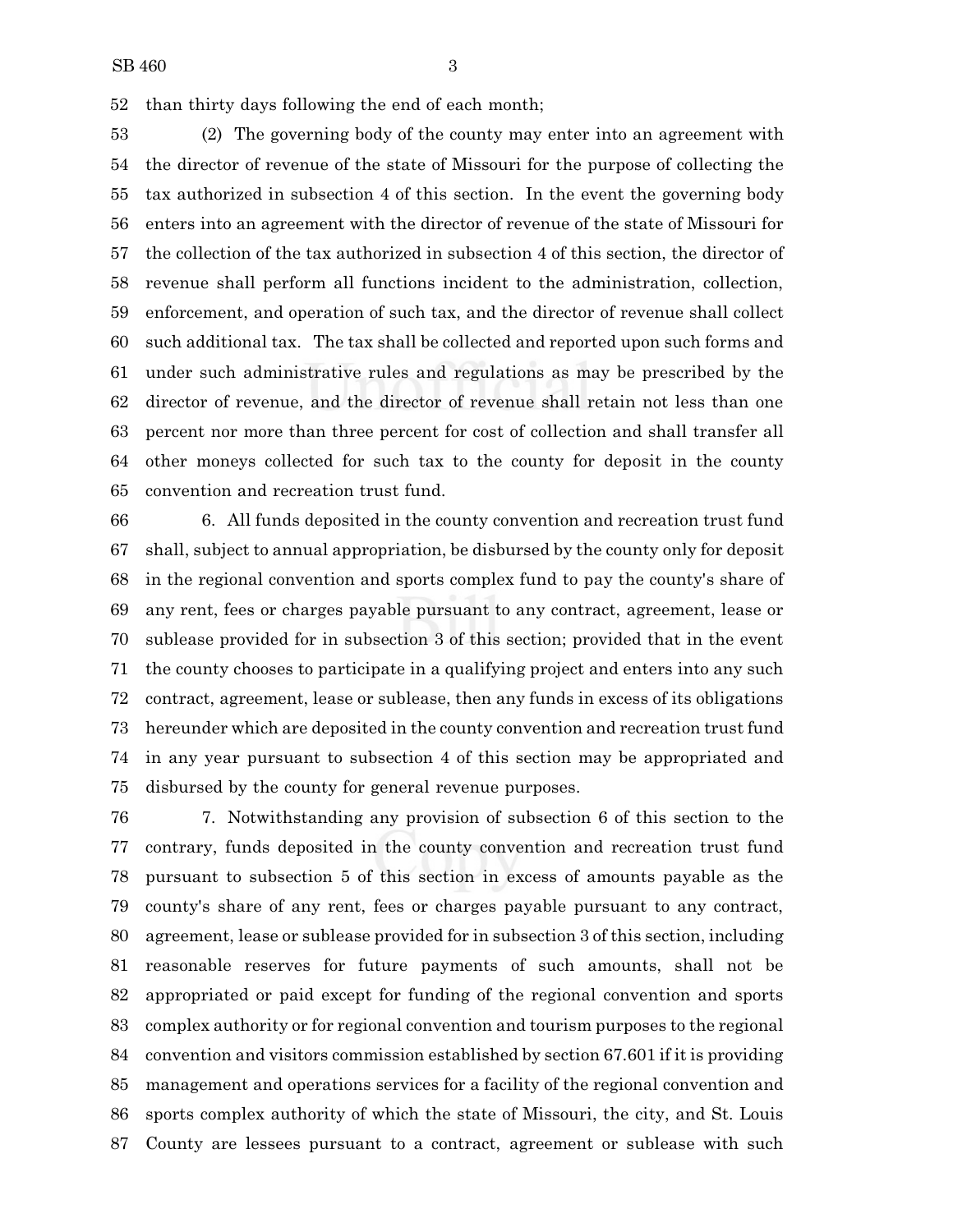lessees.

 8. In addition to any other tax imposed by law, and notwithstanding the provisions of subdivision (1) of subsection 5 of section 67.619 to the contrary, the governing body of the city may repeal a present two-dollar license fee per occupied room levied in such city on hotels and motels and submit to the voters of the city a tax not to exceed three and one-half percent on the amount of sales or charges for all sleeping rooms paid by the transient guests of hotels and motels situated within the city involved, and doing business within such city for the purposes of funding debt service, lease payments or other expenses of an existing convention center, including any southern expansion thereof, of such city, a regional convention and sports complex authority or a regional convention and visitors commission or any combination thereof as herein provided. If the governing body so orders, the election officials of the city shall submit a proposition to the voters of such city at the next statewide or citywide election or at a special election called for that purpose, such special election to be held at the expense of the city. Such proposition shall be submitted to the voters in substantially the following form at such election:

 Shall the present two-dollar license fee per occupied room levied in the city of .................. on hotels and motels be repealed and a sales tax of .......... percent on the amount of sales or charges for all rooms paid by the transient guests of hotels and motels be levied in the city of ................ to provide funds for convention, tourism and sports facilities purposes and agencies?

G YES G NO

 In the event that a majority of the voters voting on such proposition in such city at such election approve such proposition, then such two-dollar license fee per occupied room shall be repealed and such sales tax shall be in full force and effect as of the first day of the calendar quarter following the calendar quarter in which the election was held.

 9. On and after the effective date of any tax authorized under the provisions of subsection 8 of this section, the governing body of the city may adopt one of the two following provisions for the collection and administration of the tax:

 (1) The collector of revenue in such city may collect the tax pursuant to rules and regulations promulgated by the governing body of the city. The tax to be collected by the collector of revenue, less an amount not less than one percent and not more than three percent which may be retained for costs of collection,